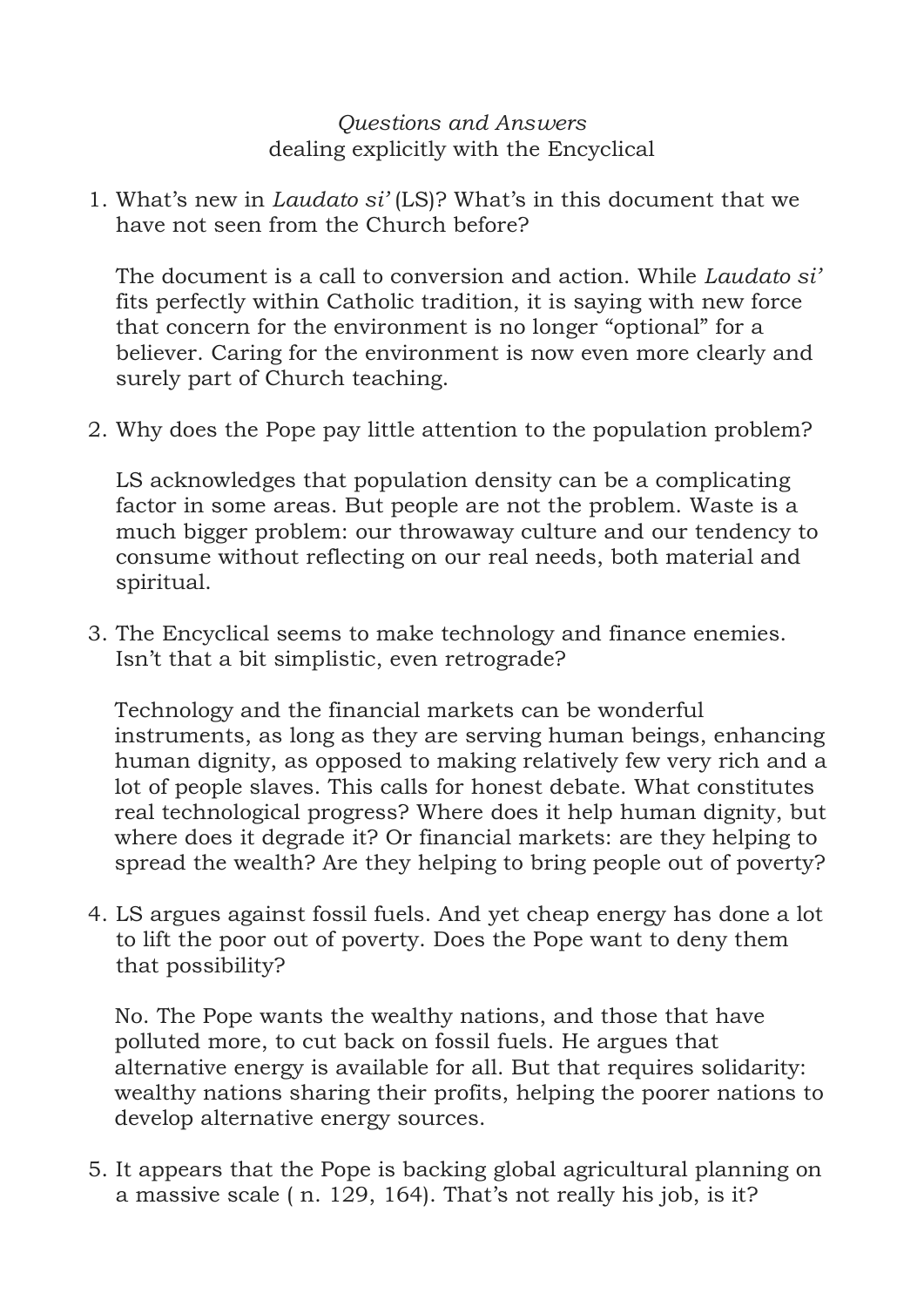Neither the Pope, nor the bishops around the world, are going to provide technical solutions. But they will speak on behalf of those with no voice. That's all the Pope is doing: saying that we either change the way we are producing crops, or we're headed for trouble. It will be for others – conscientious laypeople – to work out the solutions.

6. This document has a fair amount of economics in it. For example, claiming in n. 109 that finance overwhelms the real economy. Is that the kind of opinion a Pope should be expressing?

The Pope is not lecturing on economic theory. He has very clear ideas on human dignity, and what it means for someone to be excluded or without work. They're missing that sense of self-worth that comes from work hard and putting food on the table for their family.

7. Why is the Pope so anti-market? (for example: 189, 190) Isn't this just a Latin American prejudice?

Look at the unemployment rates among young people in Europe, and the number of people risking their lives to leave Africa. There's nothing Latin American about this at all. The global economy right now is simply not serving the great majority of people. That's all he's saying. Yes, plenty of wealth has been created by the market economy; but there's also too much absolute misery, and plenty of indifference to go with it.

8. The Pope claims that global warming is one of the principal challenges for humanity right now (no. 22). Leaving all debate aside, that seems to be a very earthly concern for a man with a spiritual mission.

Everything is connected, and nothing truly human is outside of the Church's concern. A person of faith should show even more responsibility regarding creation, which is a gift from God. Climate change isn't a theoretical matter, it is already doing a lot of damage, especially to those least able to adapt.

9. Who, besides Cardinal Turkson, helped the Pope write this? There are a lot of Bishops' Conferences quoted, but where did the science come from?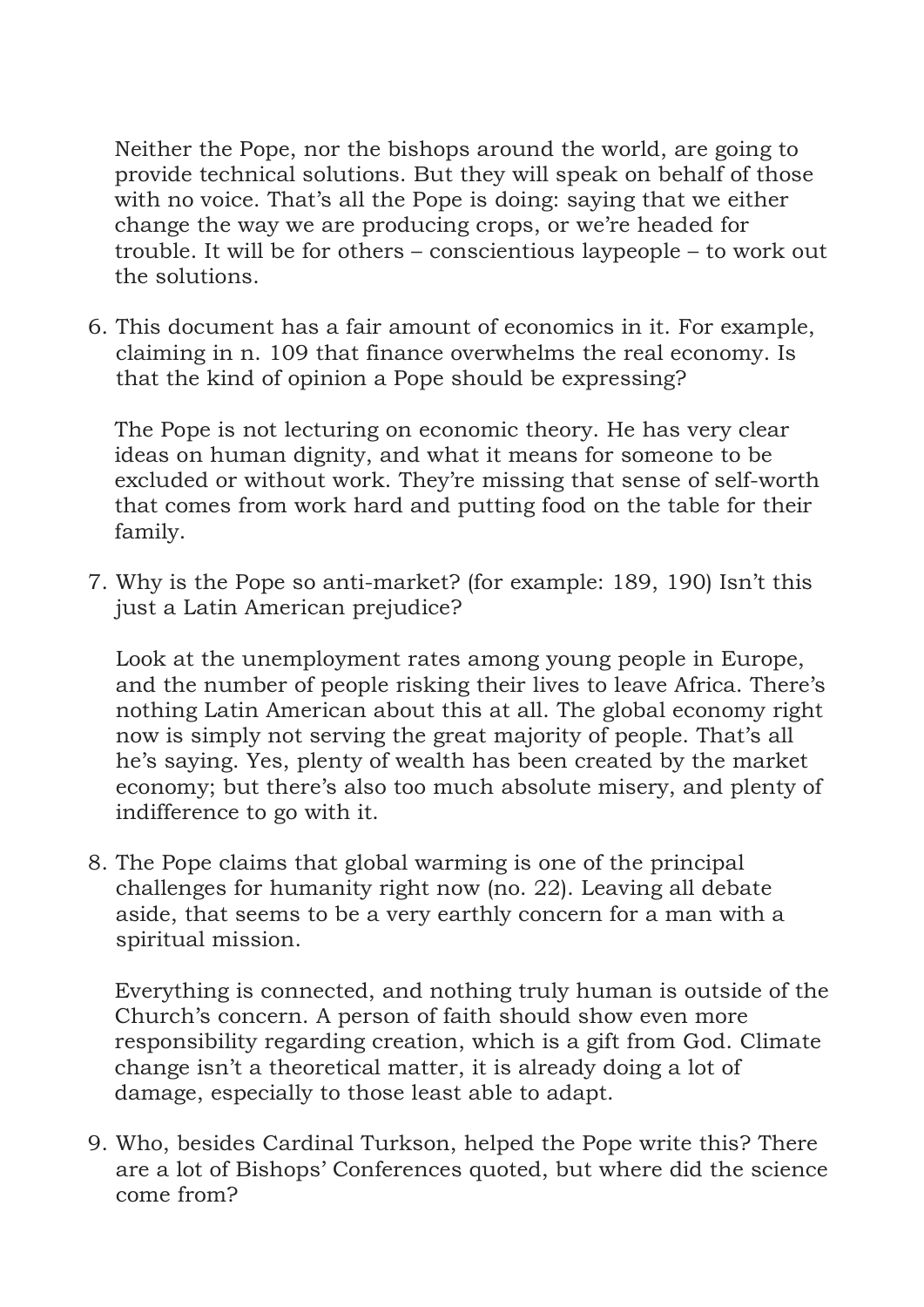A number of people helped the Pope on this, but his name is on it and, in the end, it is his encyclical. The science comes from the same place we all get it: the scientific community, which has been working on this for decades. It's important to note that Pope Francis recognizes there are points subject to debate; he simply wants the debate to be honest.

10. What ever happened to natural law? It has always been at the center of the Church's moral teaching, but the Pope does not see to use it in LS. Is this a theological shift? Is he turning his back on Pope Benedict, who at the Bundestag used natural law in talking about the environment?

What we see in LS is not a theological shift but an attempt to find new language for a broader audience. In this case, even those who don't have an ethos based on natural law can see that taking care of the environment for future generations is the right thing to do.

11. No. 24 claims technology and finance pretend to be the only solution to our problems. But technology and finance have brought a lot of people out of poverty, and made the economy grow. Does LS want to take us backwards?

Technology and finance have helped some people a lot more than others. LS is not about moving backwards at all. It's about moving forward in a way that respects human dignity, doing everything possible to reduce the numbers of those who keep on being excluded from decent jobs, decent housing and decent healthcare. It's also about moving forward in a way that respects the planet.

12. The Bolivian Bishops (n. 48) claim that environmental problems hit the poor the hardest. Others counter by saying that environmental controls will hurt the poor more. Why should one take the word of the Bolivian bishops?

The Bolivian Bishops are echoing the protests of so many poor people from around the globe who are hungry because they can't grow enough food for their family. Just listen to those who are risking their lives to cross the Mediterranean from North Africa, or the Rio Grande into the United States, because it's their only hope.